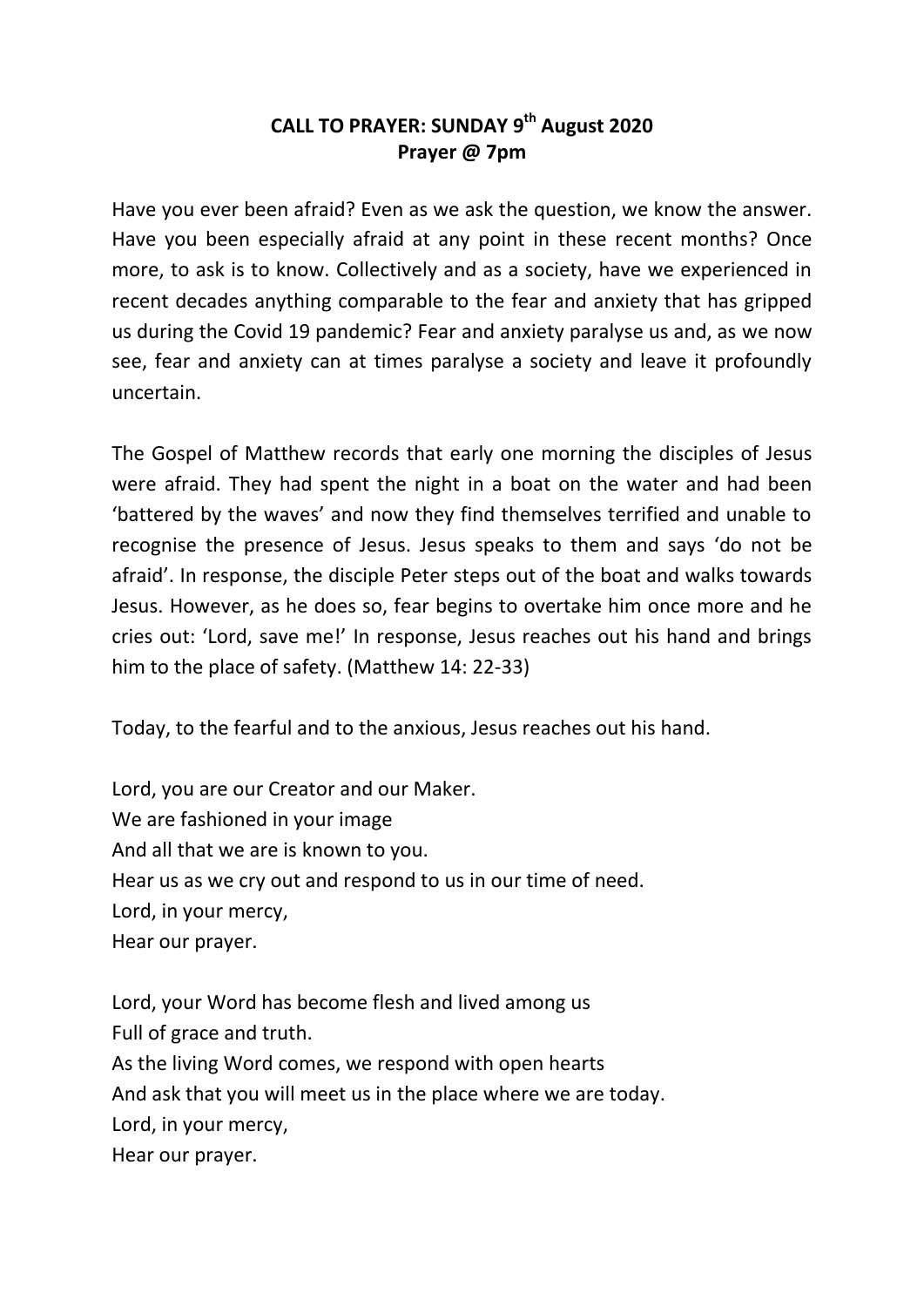Lord, you see all that takes place around us And nothing is hidden from your sight. You see waves that batter us and the storm that seems unceasing. Come to us in response to the depth of our need. Lord, in your mercy, Hear our prayer.

Lord, your presence is revealed in the life of your Son. He knows us as we are and even now he prays for us. May he hear us when we are anxious And respond when we are afraid. Lord, in your mercy, Hear our prayer.

Lord, you inspire in us faith And yet we confess that our faith is weak. Hear us when we cry: "Lord, save me!" And in response reach out your hand to all who cry to you today. Lord, in your mercy, Hear our prayer.

Signed by:

- Rt. Rev. Dr Martin Fair, Moderator of the General Assembly, Church of **Scotland**
- Most Rev. Leo Cushley, Archbishop of St. Andrews and Edinburgh, Roman Catholic Church
- Most Rev. Mark Strange, Primus, on behalf of the College of Bishops, Scottish Episcopal Church
- Rev. John Fulton, Moderator, United Free Church of Scotland
- Rev. Dr David Pickering, Moderator, United Reformed Church (Scotland)
- Rev. Martin Hodson, General Director, Baptist Union of Scotland
- Rev. Mark Slaney, District Chair, Methodist Church (Scotland)
- Rev. May-Kane Logan, Chair, Congregational Federation in Scotland
- Lt. Col. Carol Bailey, Secretary for Scotland, Salvation Army
- Adwoa Bittle, Religious Society of Friends (Quakers)